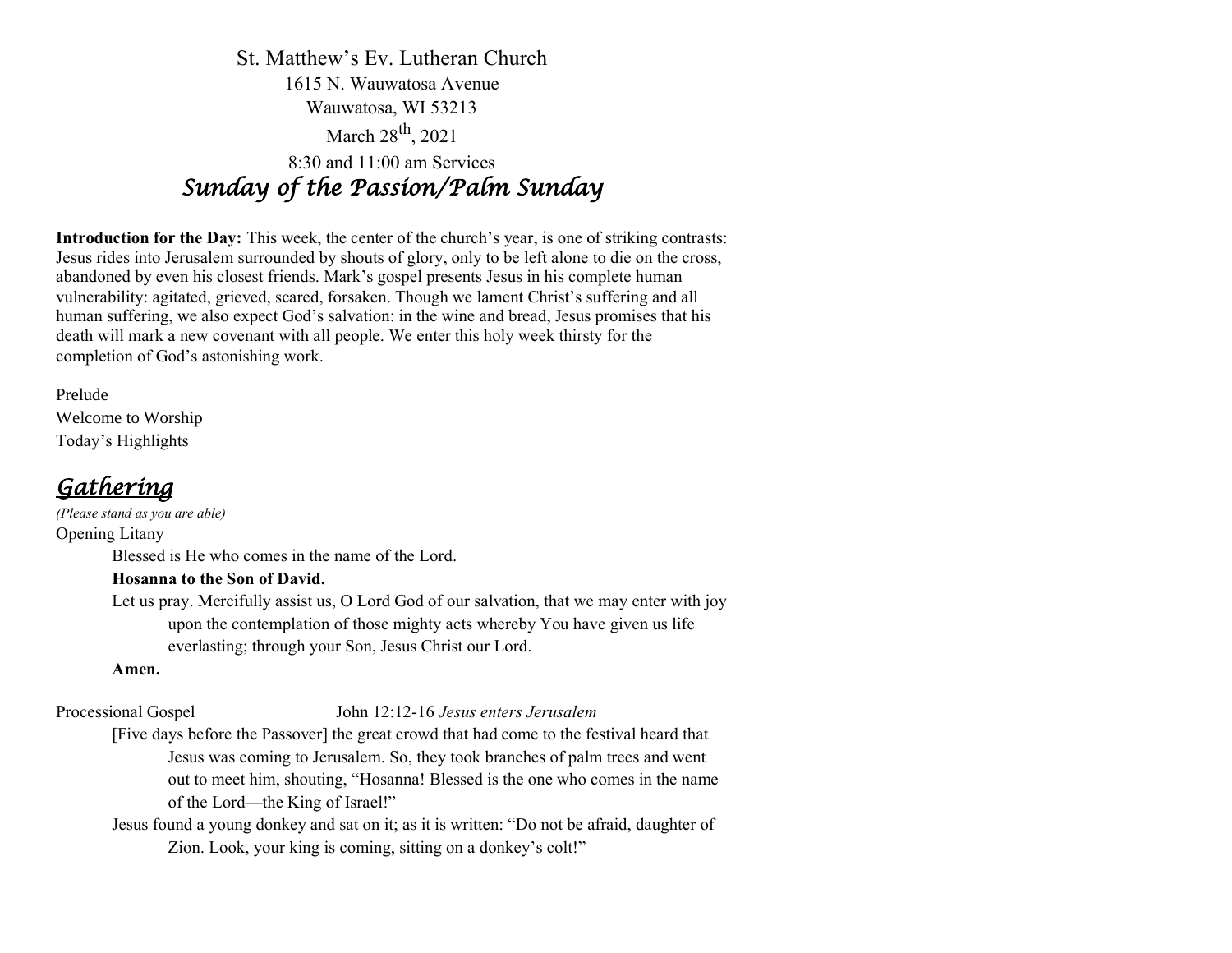His disciples did not understand these things at first; but when Jesus was glorified, then they remembered that these things had been written of him and had been done to him.

#### Palm Prayer

The Lord be with you.

#### **And also with you.**

Let us give thanks to the Lord our God.

#### **It is right to give God thanks and praise.**

We praise and thank you, O God, for the great acts of love by which You have redeemed us through Your Son, Jesus Christ our Lord. On this day He entered the holy city of Jerusalem in triumph and was acclaimed son of David and King of kings by those who scattered their garments and branches of palms in His path*. [Members of the congregation should raise palm branches*.] We ask that You bless those who bear these branches and grant we may ever hail Him as our Lord and King and follow Him with perfect confidence; through the same Jesus Christ, Our Lord, who lives and reigns with You and the Holy Spirit, one God, now and forever.

#### **Amen.**

*(Members may lift and wave their Palm branches)*

#### **Hymn #344 All Glory Laud and Honor**

*All glory, laud, and honor to you, Redeemer, King, to whom the lips of children made sweet hosannas ring.* 

#### Greeting

Blessed is he who comes in the name of the Lord.

### **Hosanna in the highest!**

#### Prayer of the Day

Let us pray. O God of mercy and might, in the mystery of the passion of your Son you offer your infinite life to the world. Gather us around the cross of Christ, and preserve us until the resurrection, through Jesus Christ, our Savior and Lord, who lives and reigns with you and the Holy Spirit, one God, now and forever.

#### **Amen.**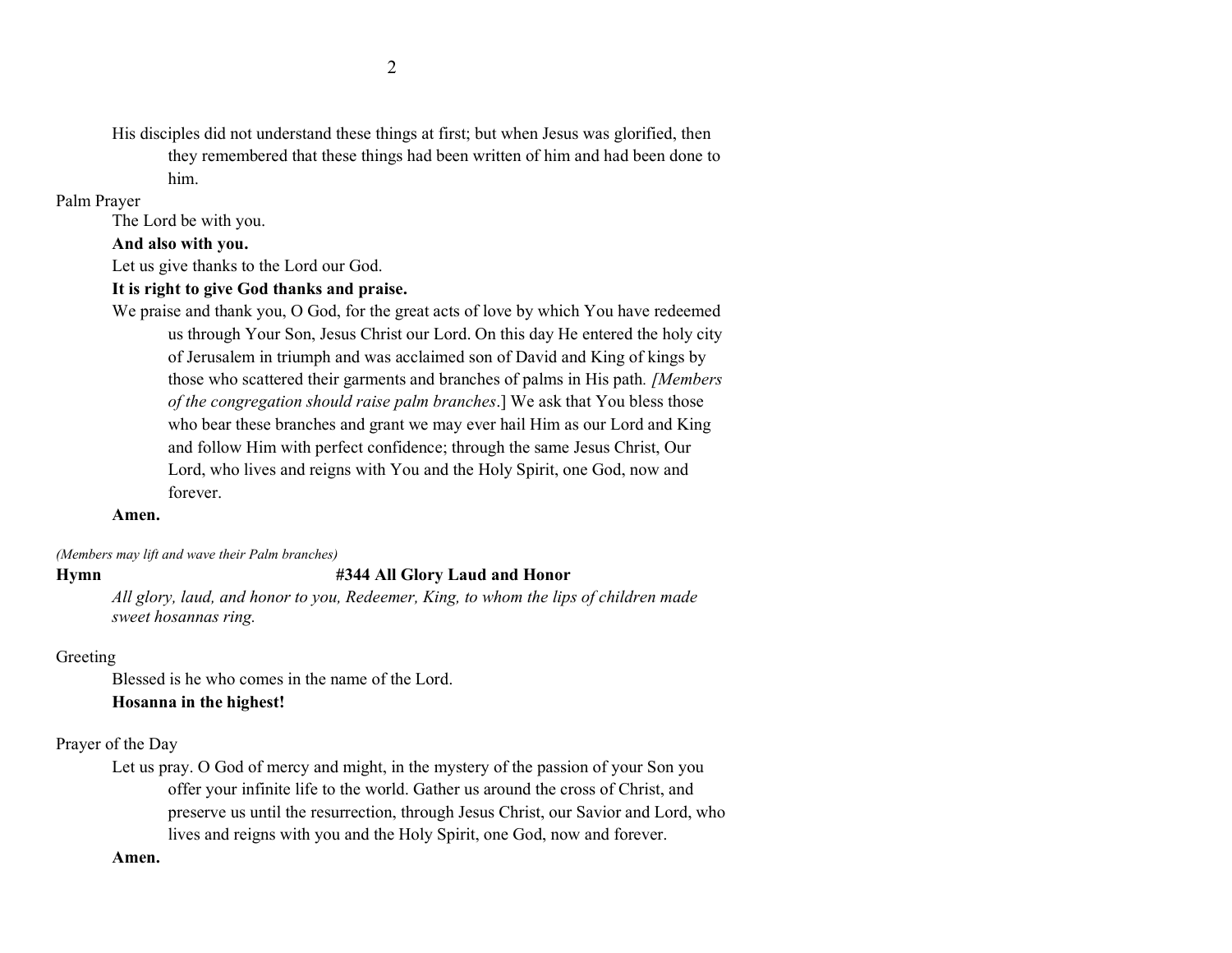*(Please be seated)*

Anthem *Lenten Carol* by Stephen Walter - Choir Quartet

*(Please stand as you are able)* Prayers of Intercession

> Relying on the promises of God, we pray boldly for the church, the world, and all in need.

…Hear us, O God.

#### **Your mercy is great.**

We entrust ourselves and all our prayers to you, O faithful God, through Jesus Christ our

Lord.

**Amen.**

### *Word*

*(Please remain seated for the Passion reading)*

Gospel Mark 14:1—15:47

*The passion story in Mark's gospel presents Jesus as one who dies abandoned by all. He shows himself to be the true Son of God by giving his life for those who have forsaken him.*

The Passion Story according to Mark. **Glory to you, O Lord.**

**Reader 1:** The Passion of our Lord Jesus Christ according to Mark.

Reader 1: <sup>1</sup>It was two days before the Passover and the festival of Unleavened Bread. The chief priests and the scribes were looking for a way to arrest Jesus by stealth and kill him; <sup>2</sup>or they said,

**Reader 2:** "Not during the festival, or there may be a riot among the people."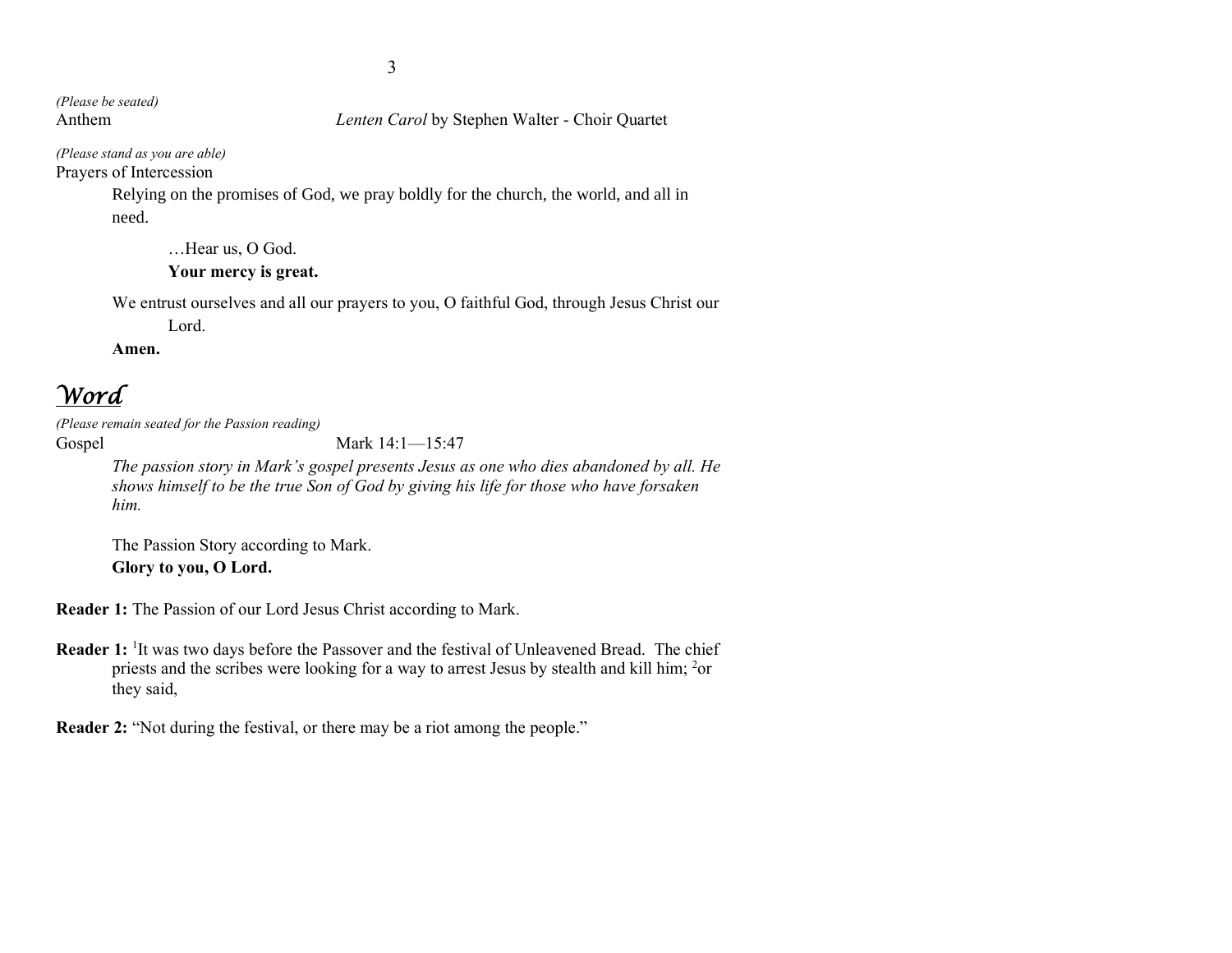# *Anointing with Oil*

- **Reader 1:** <sup>3</sup>While he was at Bethany in the house of Simon the leper, as he sat at the table, a woman came with an alabaster jar of very costly ointment of nard, and she broke open the jar and poured the ointment on his head. <sup>4</sup>But some were there who said to one another in anger,
- **Reader 2:** "Why was the ointment wasted in this way? <sup>5</sup>For this ointment could have been sold for more than three hundred denarii, and the money given to the poor."

Reader 1: And they scolded her. <sup>6</sup>But Jesus said,

**Jesus:** "Let her alone; why do you trouble her? She has performed a good service for me. <sup>7</sup>For you always have the poor with you, and you can show kindness to them whenever you wish; but you will not always have me. <sup>8</sup>She has done what she could; she has anointed my body beforehand for its burial. <sup>9</sup>Truly I tell you, wherever the good news is proclaimed in the whole world, what she has done will be told in remembrance of her."

## *The Betrayal*

**Reader 1:** <sup>10</sup>Then Judas Iscariot, who was one of the twelve, went to the chief priests in order to betray him to them. <sup>11</sup>When they heard it, they were greatly pleased, and promised to give him money. So, he began to look for an opportunity to betray him.

## *The Last Supper*

- **Reader 1:** <sup>12</sup>On the first day of Unleavened Bread, when the Passover lamb is sacrificed, his disciples said to him,
- **Reader 2:** "Where do you want us to go and make the preparations for you to eat the Passover?"
- **Reader 1:** <sup>13</sup>So he sent two of his disciples, saying to them,
- **Jesus:** "Go into the city, and a man carrying a jar of water will meet you; follow him, <sup>14</sup>and wherever he enters, say to the owner of the house, 'The Teacher asks, Where is my guest room where I may eat the Passover with my disciples?' <sup>15</sup>He will show you a large room upstairs, furnished and ready. Make preparations for us there."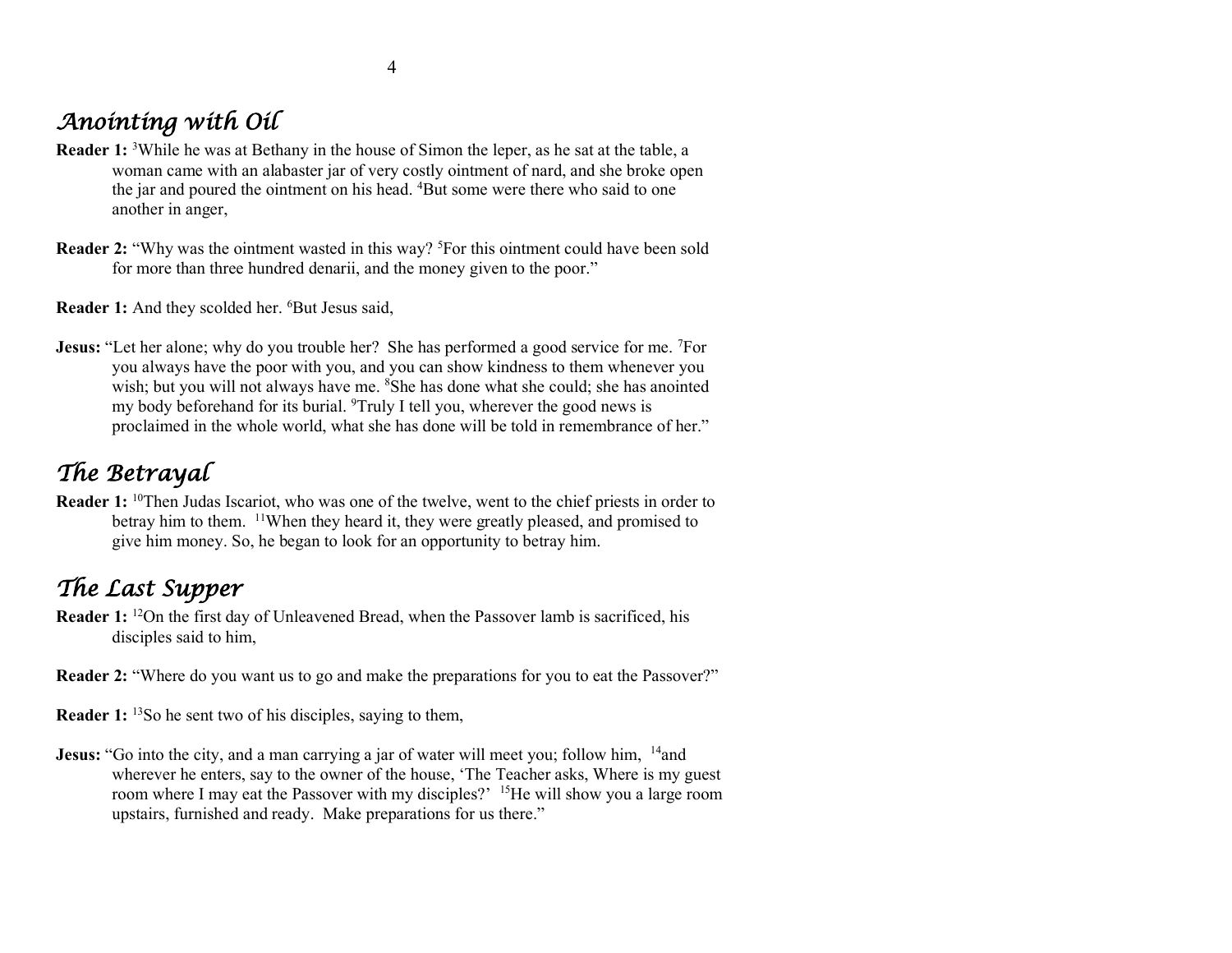- 5
- **Reader 1:** <sup>16</sup>So the disciples set out and went to the city, and found everything as he had told them; and they prepared the Passover meal. <sup>17</sup>When it was evening, he came with the twelve. <sup>18</sup>And when they had taken their places and were eating, Jesus said,
- **Jesus:** "Truly I tell you, one of you will betray me, one who is eating with me."
- **Reader 1:** <sup>19</sup>They began to be distressed and to say to him one after another,
- **Reader 2:** "Surely, not I?"
- **Reader 1:** <sup>20</sup>He said to them,
- **Jesus:** "It is one of the twelve, one who is dipping bread into the bowl with me. <sup>21</sup>For the Son of Man goes as it is written of him, but woe to that one by whom the Son of Man is betrayed! It would have been better for that one not to have been born."
- **Reader 1:** <sup>22</sup>While they were eating, he took a loaf of bread, and after blessing it he broke it, gave it to them, and said,
- **Jesus:** "Take: this is my body."
- **Reader 1:** <sup>23</sup>Then he took a cup, and after giving thanks he gave it to them, and all of them drank from it. <sup>24</sup>He said to them,
- **Jesus:** "This is my blood of the covenant, which is poured out for many. <sup>25</sup>Truly I tell you, I will never again drink of the fruit of the vine until that day when I drink it new in the kingdom of God."

## *The Garden Scene*

- **Reader 1:** <sup>26</sup>When they had sung the hymn, they went out to the Mount of Olives. <sup>27</sup>And Jesus said to them,
- **Jesus:** "You will all become deserters; for it is written, 'I will strike the shepherd, and the sheep will be scattered.' <sup>28</sup>But after I am raised up, I will go before you to Galilee."

**Reader 1:** <sup>29</sup>Peter said to him,

**Reader 2:** "Even though all become deserters, I will not."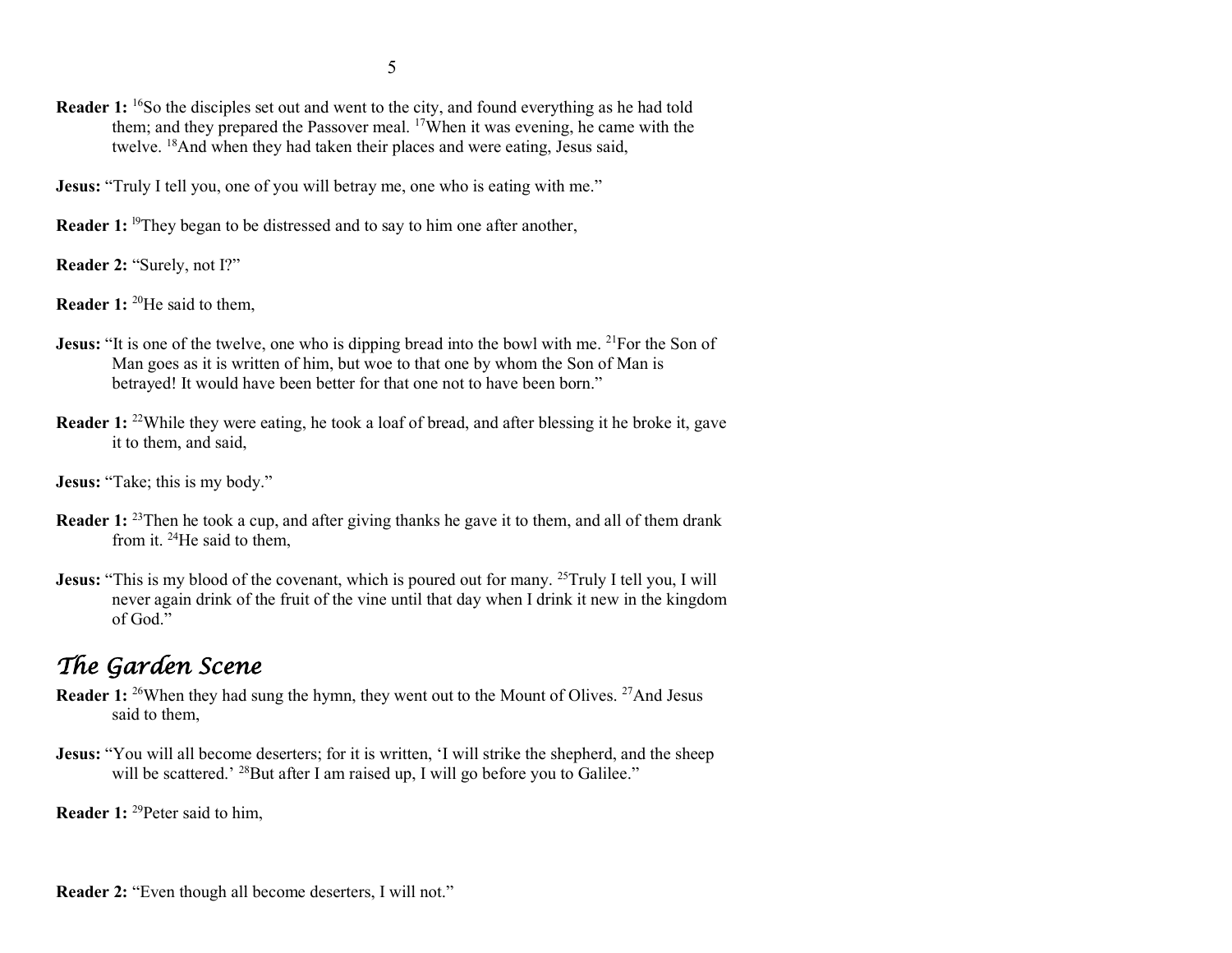**Reader 1:** <sup>30</sup>Jesus said to him,

- **Jesus:** "Truly I tell you, this day, this very night, before the cock crows twice, you will deny me three times."
- **Reader 1:** <sup>31</sup>But he said vehemently,
- **Reader 2:** "Even though I must die with you, I will not deny you."
- **Reader 1:** And all of them said the same. <sup>32</sup>They went to a place called Gethsemane; and he said to his disciples,
- **Jesus:** "Sit here while I pray."
- **Reader 1:** <sup>33</sup>He took with him Peter and James and John, and began to be distressed and agitated.  $34$ And he said to them,
- **Jesus:** "I am deeply grieved, even to death; remain here, and keep awake."
- **Reader 1:** <sup>35</sup>And going a little farther, he threw himself on the ground and prayed that, if it were possible, the hour might pass from him. <sup>36</sup>He said,
- **Jesus:** "Abba, Father, for you all things are possible; remove this cup from me; yet, not what I want, but what you want."
- **Reader 1:** <sup>37</sup>He came and found them sleeping; and he said to Peter,
- **Jesus:** "Simon, are you asleep? Could you not keep awake one hour? <sup>38</sup>Keep awake and pray that you may not come into the time of trial; the spirit indeed is willing, but the flesh is weak."
- **Reader 1:** <sup>39</sup>And again he went away and prayed, saying the same words. <sup>40</sup>And once more he came and found them sleeping, for their eyes were very heavy; and they did not know what to say to him. <sup>41</sup>He came a third time and said to them,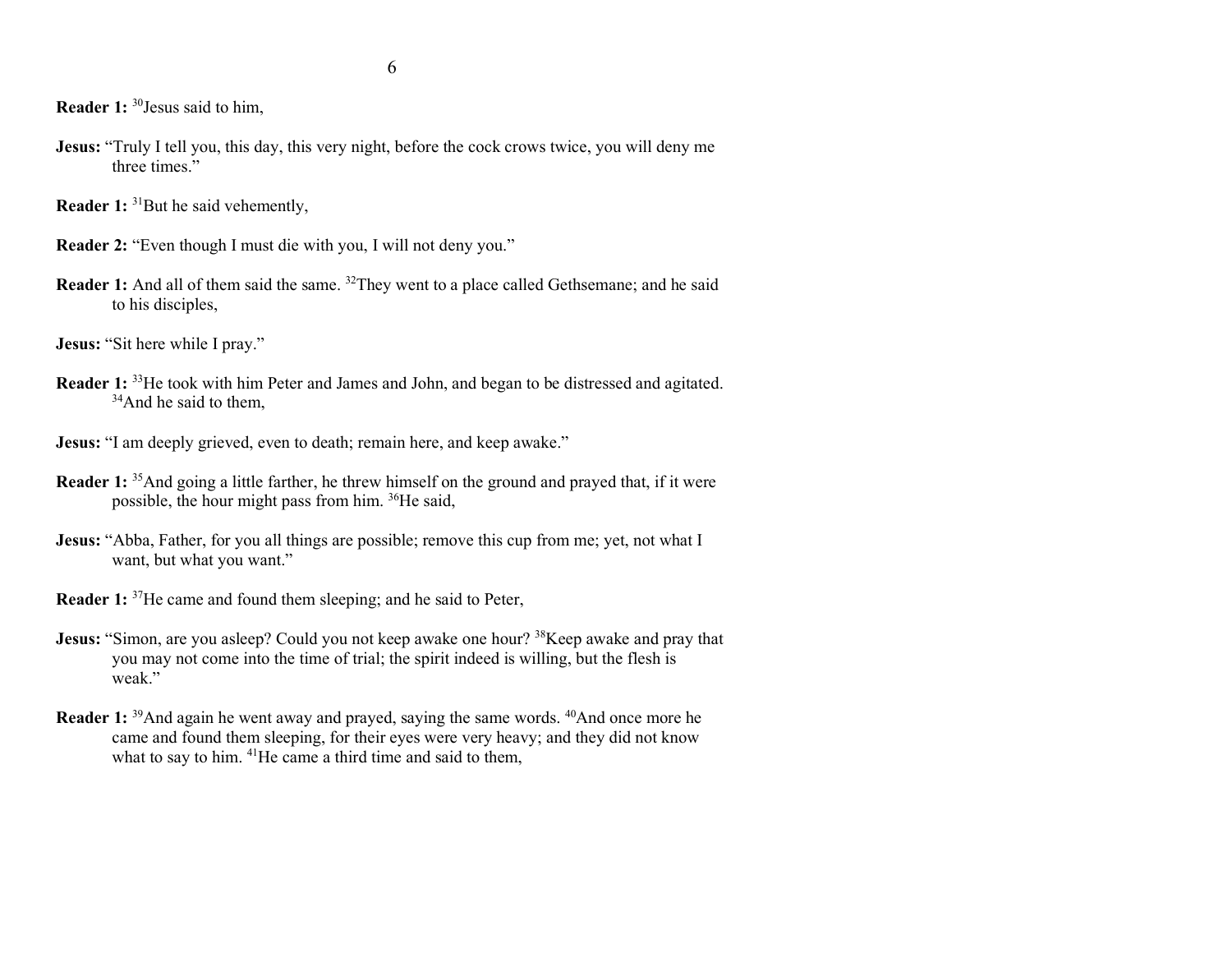**Jesus:** "Are you still sleeping and taking your rest? Enough! The hour has come; the Son of Man is betrayed into the hands of sinners. <sup>42</sup>Get up, let us be going. See, my betrayer is at hand."

# *The Betrayal*

- **Reader 1:** <sup>43</sup>Immediately, while he was still speaking, Judas, one of the twelve, arrived; and with him there was a crowd with swords and clubs, from the chief priests, the scribes, and the elders. <sup>44</sup>Now the betrayer had given them a sign, saying, "The one I will kiss is the man; arrest him and lead him away under guard." <sup>45</sup>So when he came, he went up to him at once and said, "Rabbi!" and kissed him. <sup>46</sup>Then they laid hands on him and arrested him.  $47$ But one of those who stood near drew his sword and struck the slave of the high priest, cutting off his ear. <sup>48</sup>Then Jesus said to them,
- **Jesus:** "Have you come out with swords and clubs to arrest me as though I were a bandit? <sup>49</sup>Day after day I was with you in the temple teaching, and you did not arrest me. But let the scriptures be fulfilled."
- **Reader 1:** <sup>50</sup>All of them deserted him and fled.

## *Jesus Before the High Priests and Elders*

- **Reader 1:** <sup>53</sup>They took Jesus to the high priest; and all the chief priests, the elders, and the scribes were assembled. <sup>54</sup>Peter had followed him at a distance, right into the courtyard of the high priest; and he was sitting with the guards, warming himself at the fire. <sup>55</sup>Now the chief priests and the whole council were looking for testimony against Jesus to put him to death; but they found none. <sup>56</sup>For many gave false testimony against him, and their testimony did not agree. <sup>57</sup>One stood up and gave false testimony against him, saying,
- **Reader 2:** <sup>58</sup>"We heard him say, 'I will destroy this temple that is made with hands, and in three days I will build another, not made with hands."
- **Reader 1:** <sup>59</sup>But even on this point their testimony did not agree. <sup>60</sup>Men the high priest stood up before them and asked Jesus,
- **Reader 2:** "Have you no answer? What is it that they testify against you?"
- **Reader 1:** <sup>61</sup>But he was silent and did not answer. Again, the high priest asked him,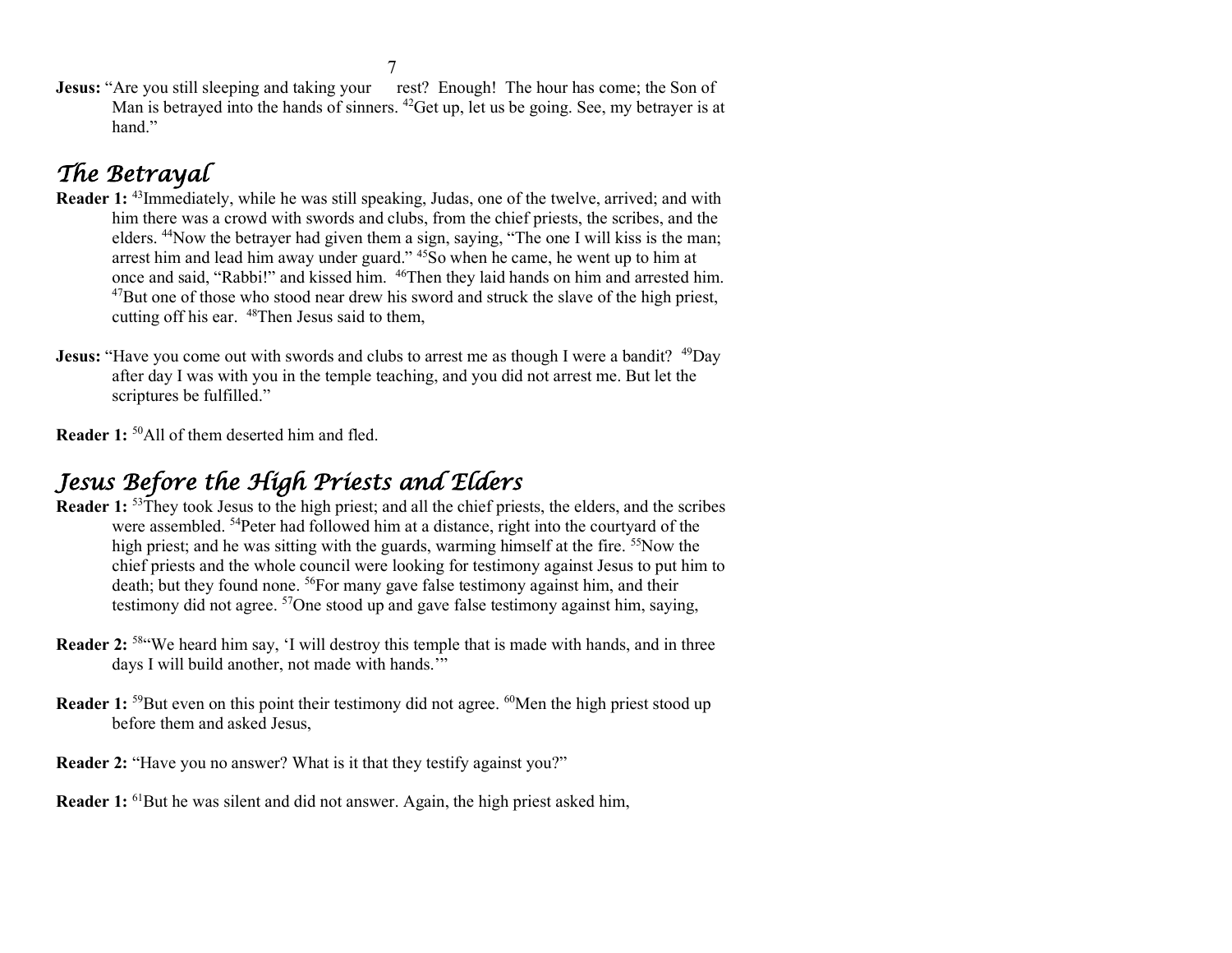8

**Reader 2:** "Are you the Messiah, the Son of the Blessed One?"

**Reader 1:** <sup>62</sup>Jesus said,

- **Jesus:** "I am; and you will see the Son of Man seated at the right hand of the Power, and coming with the clouds of heaven."
- **Reader 1:** <sup>63</sup>Then the high priest tore his clothes and said,
- **Reader 2:** "Why do we still need witnesses? <sup>64</sup>You have heard his blasphemy! What is your decision?"
- **Reader 1:** All of them condemned him as deserving death. <sup>65</sup>Some began to spit on him, to blindfold him, and to strike him, saying to him, "Prophesy!" The guards also took him over and beat him.

### *Peter's Denial*

- **Reader 1:** <sup>66</sup>While Peter was below in the courtyard, one of the servant-girls of the high priest came by. <sup>67</sup>When she saw Peter warming himself, she stared at him and said,
- **Reader 2:** "You also were with Jesus, the man from Nazareth."
- **Reader 1:** <sup>68</sup>But he denied it, saying,
- **Reader 2:** "I do not know or understand what you are talking about."
- **Reader 1:** And he went out into the forecourt. Then the cock crowed. <sup>69</sup>And the servant-girl, on seeing him, began again to say to the bystanders,
- **Reader 2: "This man is one of them."**
- **Reader 1:** <sup>70</sup>But again he denied it. Then after a little while the bystanders again said to Peter,
- **Reader 2:** "Certainly you are one of them; for you are a Galilean."
- **Reader 1:** <sup>71</sup>But he began to curse, and he swore an oath,
- **Reader 2:** "I do not know this man you are talking about."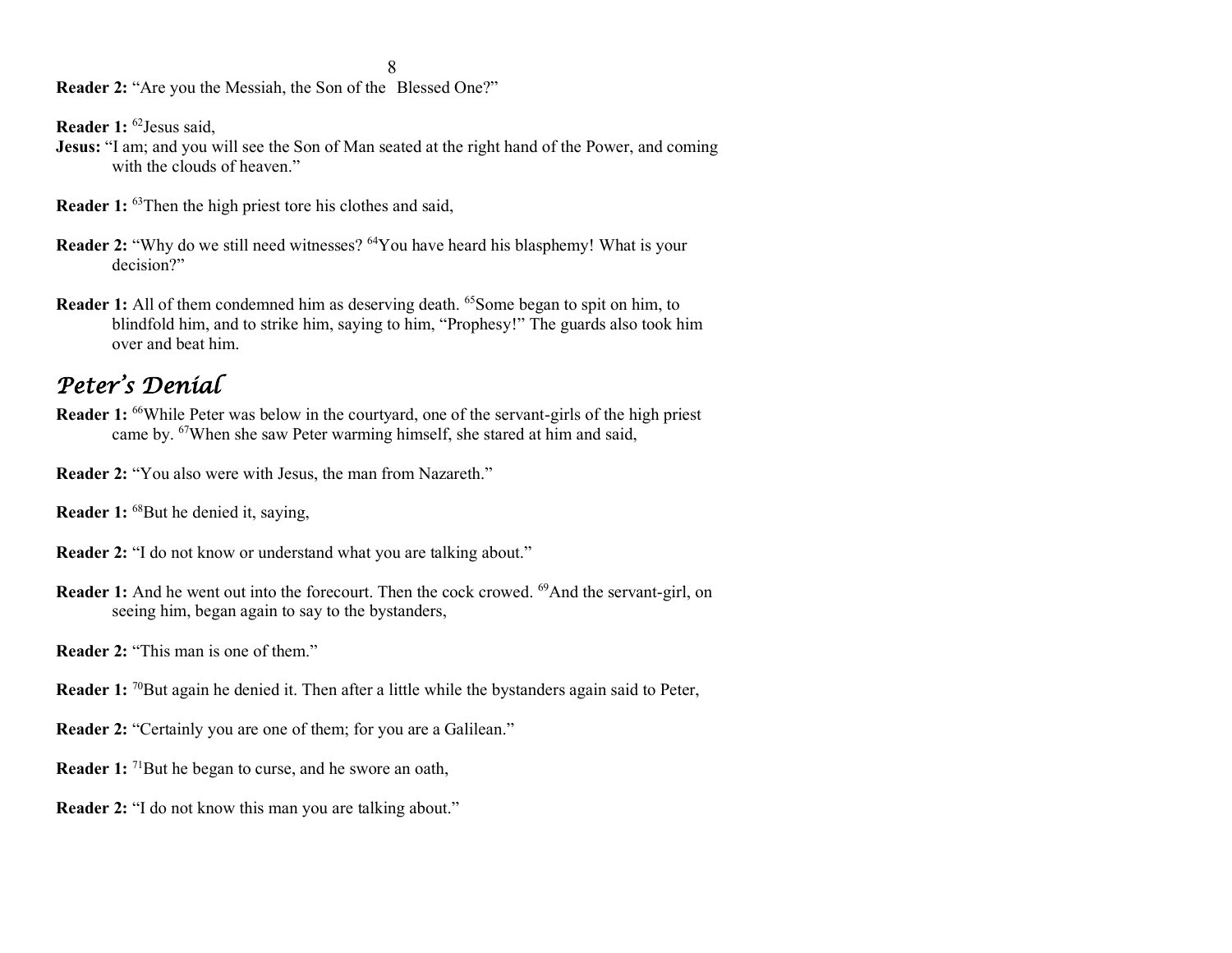**Reader 1:** <sup>72</sup>At that moment the cock crowed for the second time. Then Peter remembered that Jesus had said to him, "Before the cock crows twice, you will deny me three times." And he broke down and wept.

# *Jesus Before Pilate*

**Reader 1:** <sup>15:1</sup>As soon as it was morning, the chief priests held a consultation with the elders and scribes and the whole council. They bound Jesus, led him away, and handed him over to Pilate. <sup>2</sup>Pilate asked him,

**Reader 2:** "Are you the King of the Jews?"

**Reader 1:** He answered him, **Jesus:** "You say so."

**Reader 1:** <sup>3</sup>Then the chief priests accused him of many things. <sup>4</sup>Pilate asked him again,

**Reader 2:** "Have you no answer? See how many charges they bring against you."

- **Reader 1:** <sup>5</sup>But Jesus made no further reply, so that Pilate was amazed. <sup>6</sup>Now at the festival he used to release a prisoner for them, anyone for whom they asked.  $7$ Now a man called Barabbas was in prison with the rebels who had committed murder during the insurrection. <sup>8</sup>So the crowd came and began to ask Pilate to do for them according to his custom. <sup>9</sup>Then he answered them,
- **Reader 2:** "Do you want me to release for you the King of the Jews?"
- **Reader 1:** <sup>10</sup>For he realized that it was out of jealousy that the chief priests had handed him over. <sup>11</sup>But the chief priests stirred up the crowd to have him release Barabbas for them instead.  $12P$ ilate spoke to them again,
- **Reader 2:** "Then what do you wish me to do with the man you call the King of the Jews?"
- **Reader 1:** <sup>13</sup>They shouted back, "Crucify him!" Pilate asked them,
- **Reader 2: "Why, what evil has he done?"**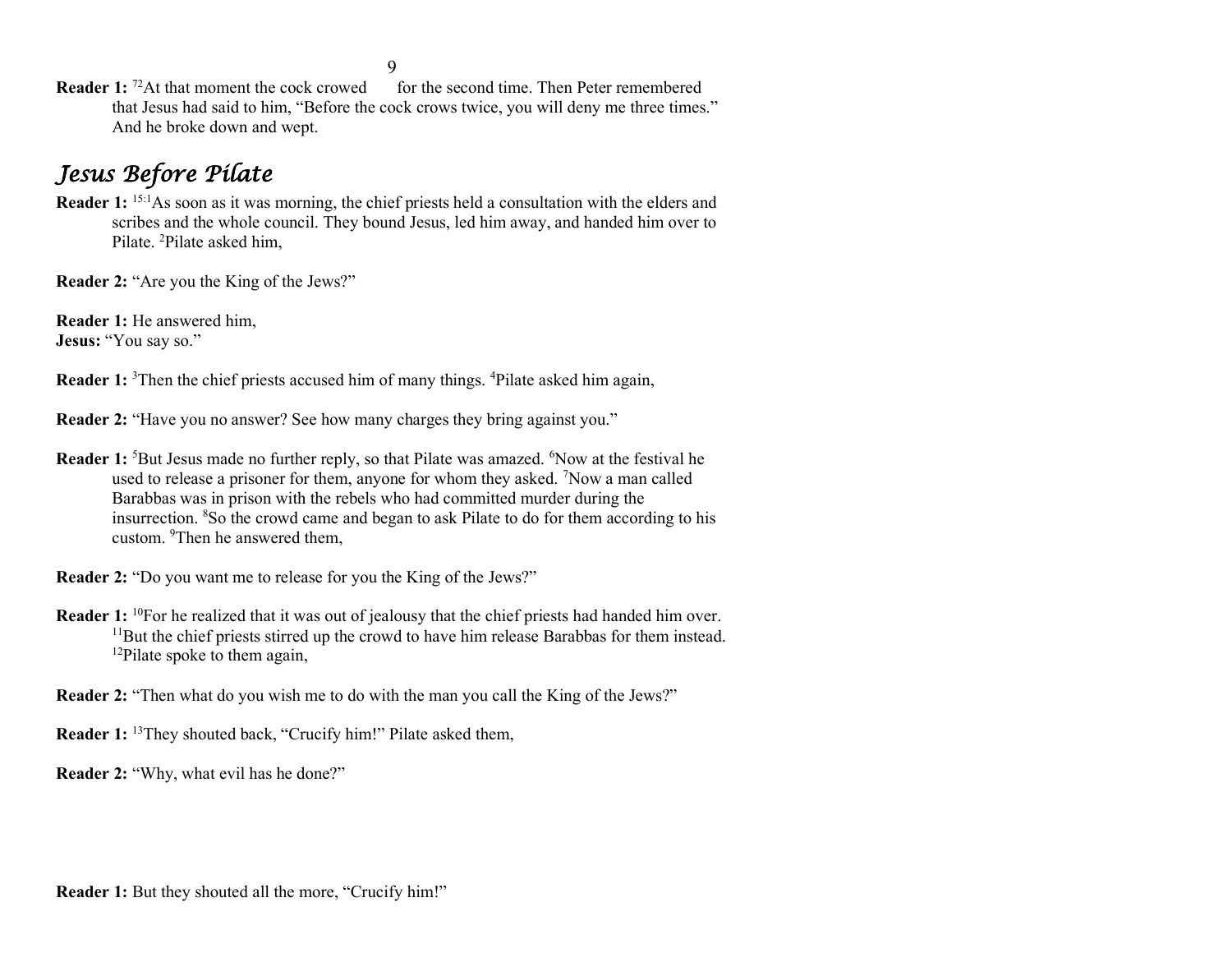**Reader 1:** <sup>15</sup>So Pilate, wishing to satisfy the crowd, released Barabbas for them; and after flogging Jesus, he handed him over to be crucified. <sup>16</sup>Then the soldiers led him into the courtyard of the palace (that is, the governor's headquarters); and they called together the whole cohort. <sup>17</sup>And they clothed him in a scarlet cloak; and after twisting some thorns into a crown, they put it on him. <sup>18</sup>And they began saluting him,

**Reader 2:** "Hail, King of the Jews!"

### *Jesus Led to be Crucified*

**Reader 1:** <sup>19</sup>They struck his head with a reed, spat upon him, and knelt down in homage to him. <sup>20</sup>After mocking him, they stripped him of the purple cloak and put his own clothes on him. Then they led him out to crucify him. <sup>21</sup>They compelled a passer-by, who was coming in from the country, to carry his cross; it was Simon of Cyrene, the father of Alexander and Rufus. <sup>22</sup>Then they brought Jesus to the place called Golgotha (which means the place of a skull). <sup>23</sup>And they offered him wine mixed with myrrh; but he did not

take it. <sup>24</sup>And they crucified him, and divided his clothes among them, casting lots to decide what each should take. <sup>25</sup>It was nine o'clock in the morning when they crucified him. <sup>26</sup>The inscription of the charge against him read, "The King of the Jews." <sup>27</sup>And with him they crucified two bandits, one on his right and one on his left.

- **Reader 1:** <sup>29</sup>Those who passed by derided him, shaking their heads and saying,
- **Reader 2:** "Aha! You who would destroy the temple and build it in three days, <sup>30</sup>save yourself, and come down from the cross!"
- **Reader 1:** <sup>31</sup>In the same way the chief priests, along with the scribes, were also mocking him among themselves and saying,
- **Reader 2:** "He saved others; he cannot save himself. <sup>32</sup>Let the Messiah, the King of Israel, come down from the cross now, so that we may see and believe."
- **Reader 1:** Those who were crucified with him also taunted him. <sup>33</sup>When it was noon, darkness came over the whole land until three in the afternoon. <sup>34</sup>At three o'clock Jesus cried out with a loud voice,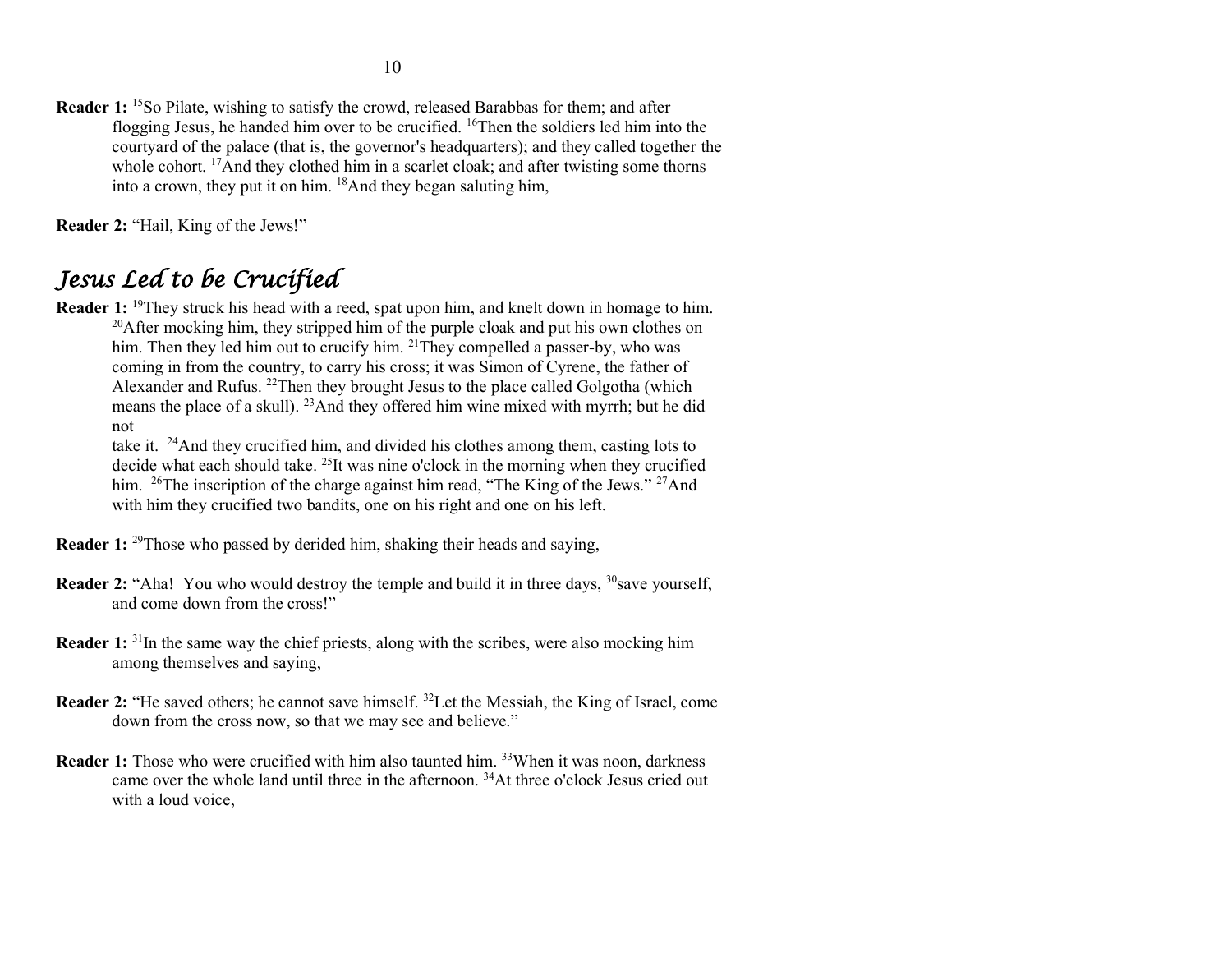**Jesus:** "Eloi, Eloi, lema sabachthani?"

- **Reader 1:** which means, "My God, my God, why have you forsaken me?" <sup>35</sup>When some of the bystanders heard it, they said,
- **Reader 2:** "Listen, he is calling for Elijah."
- **Reader 1:** <sup>36</sup>And someone ran, filled a sponge with sour wine, put it on a stick, and gave it to him to drink, saying,
- **Reader 2:** "Wait, let us see whether Elijah will come to take him down."
- **Reader 1:** <sup>37</sup>Then Jesus gave a loud cry and breathed his last. <sup>38</sup>And the curtain of the temple was torn in two, from top to bottom.  $39$ Now when the centurion, who stood facing him, saw that in this way he breathed his last, he said,

**Reader 2:** "Truly this man was God's Son!"

*A moment of silence is kept for reflection.*

### *Jesus Being Buried*

**Reader 1:** <sup>40</sup>There were also women looking on from a distance; among them were Mary Magdalene, and Mary the mother of James the younger and of Joses, and Salome. <sup>41</sup>These used to follow him and provided for him when he was in Galilee; and there were many other women who had come up with him to Jerusalem. <sup>42</sup>When evening had come, and since it was the day of Preparation, that is, the day before the Sabbath, <sup>43</sup>Joseph of Arimathea, a respected member of the council, who was also himself waiting expectantly for the kingdom of God, went boldly to Pilate and asked for the body of Jesus. <sup>44</sup>Then Pilate wondered if he were already dead; and summoning the centurion, he asked him whether he had been dead for some time. <sup>45</sup>When he learned from the centurion that he was dead, he granted the body to Joseph. <sup>46</sup>Then Joseph bought a linen cloth, and taking down the body, wrapped it in the linen cloth, and laid it in a tomb that had been hewn out of the rock. He then rolled a stone against the door of the tomb.  $47$ Mary Magdalene and Mary the mother of Jesus saw where the body was laid.

Passion Response

The Passion Story of our Lord for you this day. **Thanks be to God.**